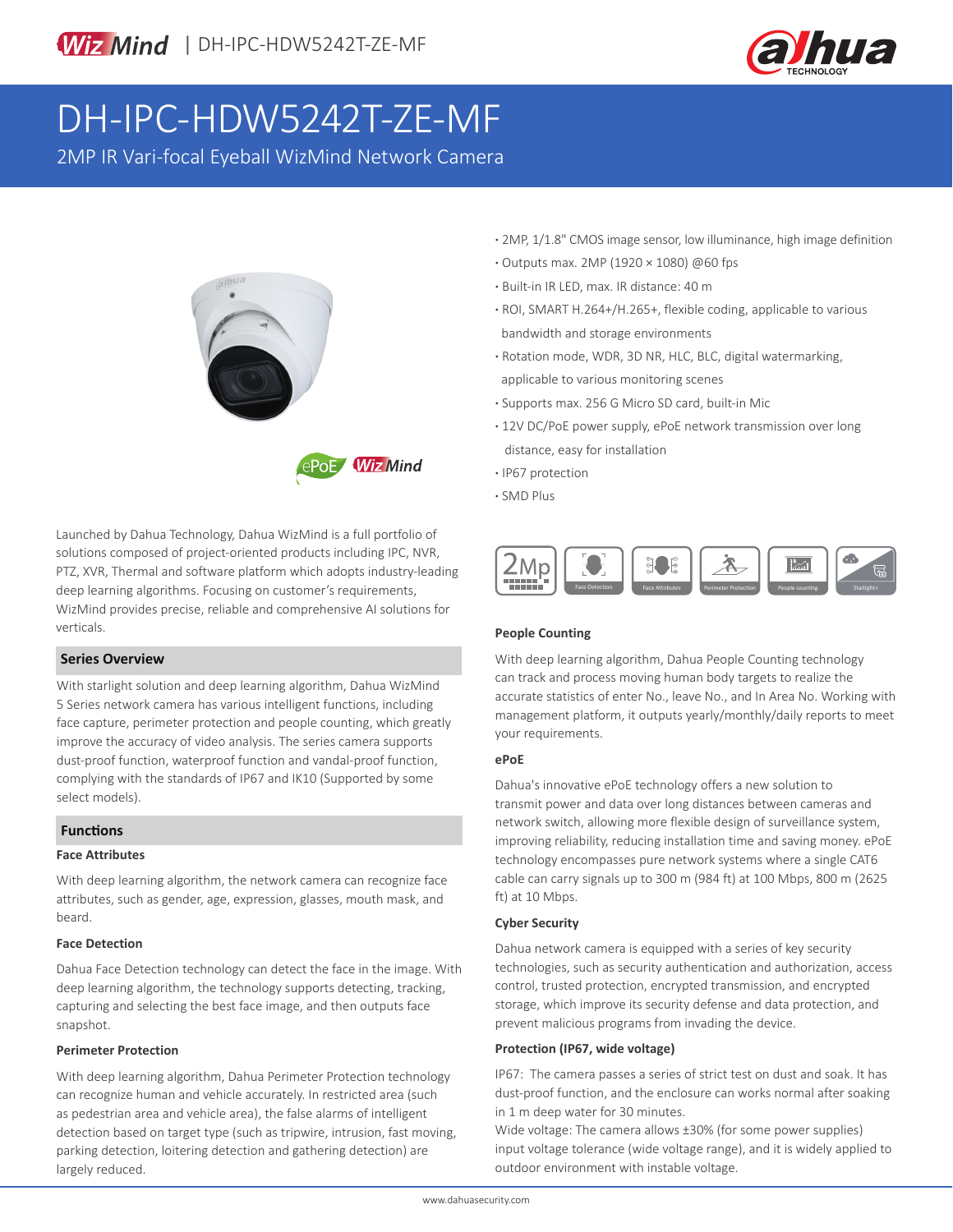# **Technical Specification**

## Camera

| Image Sensor                 |      | 1/1.8" CMOS                                                                             |                                |                     |                               |
|------------------------------|------|-----------------------------------------------------------------------------------------|--------------------------------|---------------------|-------------------------------|
| Max. Resolution              |      | 1920 (H) × 1080 (V)                                                                     |                                |                     |                               |
| <b>ROM</b>                   |      | 128 MB                                                                                  |                                |                     |                               |
| <b>RAM</b>                   |      | 1 GB                                                                                    |                                |                     |                               |
| Scanning System              |      | Progressive                                                                             |                                |                     |                               |
| Electronic Shutter Speed     |      | Auto/Manual 1/3 s-1/100,000 s                                                           |                                |                     |                               |
| Min. Illumination            |      | 0.003 Lux@F1.8 (Color, 30IRE)<br>0.0003 Lux@F1.8 (B/W, 30IRE)<br>0 Lux (Illuminator on) |                                |                     |                               |
| S/N Ratio                    |      | $>56$ dB                                                                                |                                |                     |                               |
| <b>Illumination Distance</b> |      | 40 m (131.2 ft) (IR LED)                                                                |                                |                     |                               |
| Illuminator On/Off Control   |      | Auto/Manual                                                                             |                                |                     |                               |
| <b>Illuminator Number</b>    |      | 2 (IR LED)                                                                              |                                |                     |                               |
| Pan/Tilt/Rotation Range      |      | Pan: 0°-360°<br>Tilt: 0°-78°<br>Rotation: 0°-360°                                       |                                |                     |                               |
| Lens                         |      |                                                                                         |                                |                     |                               |
| Lens Type                    |      | Motorized vari-focal                                                                    |                                |                     |                               |
| Mount Type                   |      | $\phi$ 14                                                                               |                                |                     |                               |
| Focal Length                 |      | 2.7 mm-12 mm                                                                            |                                |                     |                               |
| Max. Aperture                |      | F1.8                                                                                    |                                |                     |                               |
| Field of View                |      | Horizontal: 114°-47°<br>Vertical: 62°-26°<br>Diagonal: 136°-54°                         |                                |                     |                               |
| Iris Type                    |      | Auto                                                                                    |                                |                     |                               |
| Close Focus Distance         |      | $0.8$ m (2.6 ft)                                                                        |                                |                     |                               |
|                              | Lens | Detect                                                                                  | Observe                        | Recognize           | Identify                      |
| <b>DORI</b><br>Distance      | W    | 41 m<br>(134.8 ft)                                                                      | 16.4 m<br>(53.8 ft)            | 8.2 m<br>(26.9 ft)  | 4.1 m<br>(13.5 ft)            |
|                              | T    | 93.4 m<br>(306.4 ft)                                                                    | 37.3 m<br>$(122.4 \text{ ft})$ | 18.6 m<br>(61.0 ft) | 9.3 <sub>m</sub><br>(30.5 ft) |

## Smart Event

| <b>IVS</b> | Abandoned object; missing object |
|------------|----------------------------------|
| Heat Map   | Yes                              |

# Professional, intelligent

| IVS (Perimeter Protection) | Tripwire; intrusion; fast moving (the three functions<br>support the classification and accurate detection<br>of vehicle and human); loitering detection; people<br>gathering; parking detection                                                                                                                                                                                                                                                                                                          |
|----------------------------|-----------------------------------------------------------------------------------------------------------------------------------------------------------------------------------------------------------------------------------------------------------------------------------------------------------------------------------------------------------------------------------------------------------------------------------------------------------------------------------------------------------|
| Face Detection             | Face detection; track; optimization; snapshot;<br>report high quality picture; face enhancement; face<br>exposure; face attribute extract, 6 attributes and<br>8 expressions: Gender, age, glasses, expressions<br>(anger, calm, happiness, sadness, disgust, surprise,<br>confusion and fear), mask, beard; face matting<br>setting: face, single inch photo; three snapshot<br>methods: real-time snapshot, optimization snapshot,<br>quality priority; face angle filter; optimization time<br>setting |

| People Counting                         | Support the counting of enter number, leave<br>number, and pass number, and displaying and<br>outputting yearly/monthly/daily reports.<br>Support the counting of number in area, and 4 rules<br>configuration. Count number of people or stay time<br>and link alarm.<br>Support queue management, and 4 rules<br>configuration. Count number of people or stay time<br>and link alarm |  |  |  |
|-----------------------------------------|-----------------------------------------------------------------------------------------------------------------------------------------------------------------------------------------------------------------------------------------------------------------------------------------------------------------------------------------------------------------------------------------|--|--|--|
| Intelligent Search                      | Work together with Smart NVR to perform refine<br>intelligent search, event extraction and merging to<br>event videos                                                                                                                                                                                                                                                                   |  |  |  |
| Video                                   |                                                                                                                                                                                                                                                                                                                                                                                         |  |  |  |
| Video Compression                       | H.265; H.264; H.264H; H.264B; MJPEG (only<br>supported by the sub stream)                                                                                                                                                                                                                                                                                                               |  |  |  |
| Smart Codec                             | Smart H265+/H264+                                                                                                                                                                                                                                                                                                                                                                       |  |  |  |
| Video Frame Rate                        | Main stream: 1920 × 1080 (1 fps-50/60 fps)<br>Sub stream: D1 (1 fps-50/60 fps)<br>Third stream: 1080p (1 fps-25/30 fps)<br>*The values above are the max. frame rates of each<br>stream; for multiple streams, the values will be<br>subjected to the total encoding capacity.                                                                                                          |  |  |  |
| Stream Capability                       | 3 streams                                                                                                                                                                                                                                                                                                                                                                               |  |  |  |
| Resolution                              | 1080p (1920 × 1080); 1.3M (1280 × 960); 720p<br>(1280 × 720); D1 (704 × 576/704 × 480); VGA (640 ×<br>480); CIF (354 × 288/354 × 240)                                                                                                                                                                                                                                                   |  |  |  |
| <b>Bit Rate Control</b>                 | CBR/VBR                                                                                                                                                                                                                                                                                                                                                                                 |  |  |  |
| Video Bit Rate                          | H.264: 32 kbps-8192 kbps<br>H.265: 19 kbps-8192 kbps                                                                                                                                                                                                                                                                                                                                    |  |  |  |
| Day/Night                               | Auto (ICR)/Color/B/W                                                                                                                                                                                                                                                                                                                                                                    |  |  |  |
| BLC                                     | Yes                                                                                                                                                                                                                                                                                                                                                                                     |  |  |  |
| HLC                                     | Yes                                                                                                                                                                                                                                                                                                                                                                                     |  |  |  |
| WDR                                     | 140 dB                                                                                                                                                                                                                                                                                                                                                                                  |  |  |  |
| Scene Self-adaptation (SSA)             | Yes                                                                                                                                                                                                                                                                                                                                                                                     |  |  |  |
| White Balance                           | Auto/natural/street lamp/outdoor/manual/regional<br>custom                                                                                                                                                                                                                                                                                                                              |  |  |  |
| Gain Control                            | Auto/Manual                                                                                                                                                                                                                                                                                                                                                                             |  |  |  |
| Noise Reduction                         | 3D NR                                                                                                                                                                                                                                                                                                                                                                                   |  |  |  |
| Motion Detection                        | OFF/ON (4 areas, rectangular)                                                                                                                                                                                                                                                                                                                                                           |  |  |  |
| Region of Interest (RoI)                | Yes (4 areas)                                                                                                                                                                                                                                                                                                                                                                           |  |  |  |
| Electronic Image<br>Stabilization (EIS) | Yes                                                                                                                                                                                                                                                                                                                                                                                     |  |  |  |
| Smart Illumination                      | Yes                                                                                                                                                                                                                                                                                                                                                                                     |  |  |  |
| Defog                                   | Yes                                                                                                                                                                                                                                                                                                                                                                                     |  |  |  |
| Image Rotation                          | 0°/90°/180°/270° (Support with 1080p resolution<br>and lower)                                                                                                                                                                                                                                                                                                                           |  |  |  |
| Mirror                                  | Yes                                                                                                                                                                                                                                                                                                                                                                                     |  |  |  |
| Privacy Masking                         | 4 areas                                                                                                                                                                                                                                                                                                                                                                                 |  |  |  |
| Audio                                   |                                                                                                                                                                                                                                                                                                                                                                                         |  |  |  |
| Built-in MIC                            | Yes                                                                                                                                                                                                                                                                                                                                                                                     |  |  |  |
| Audio Compression                       | PCM; G.711a; G.711Mu; G.726; G.723                                                                                                                                                                                                                                                                                                                                                      |  |  |  |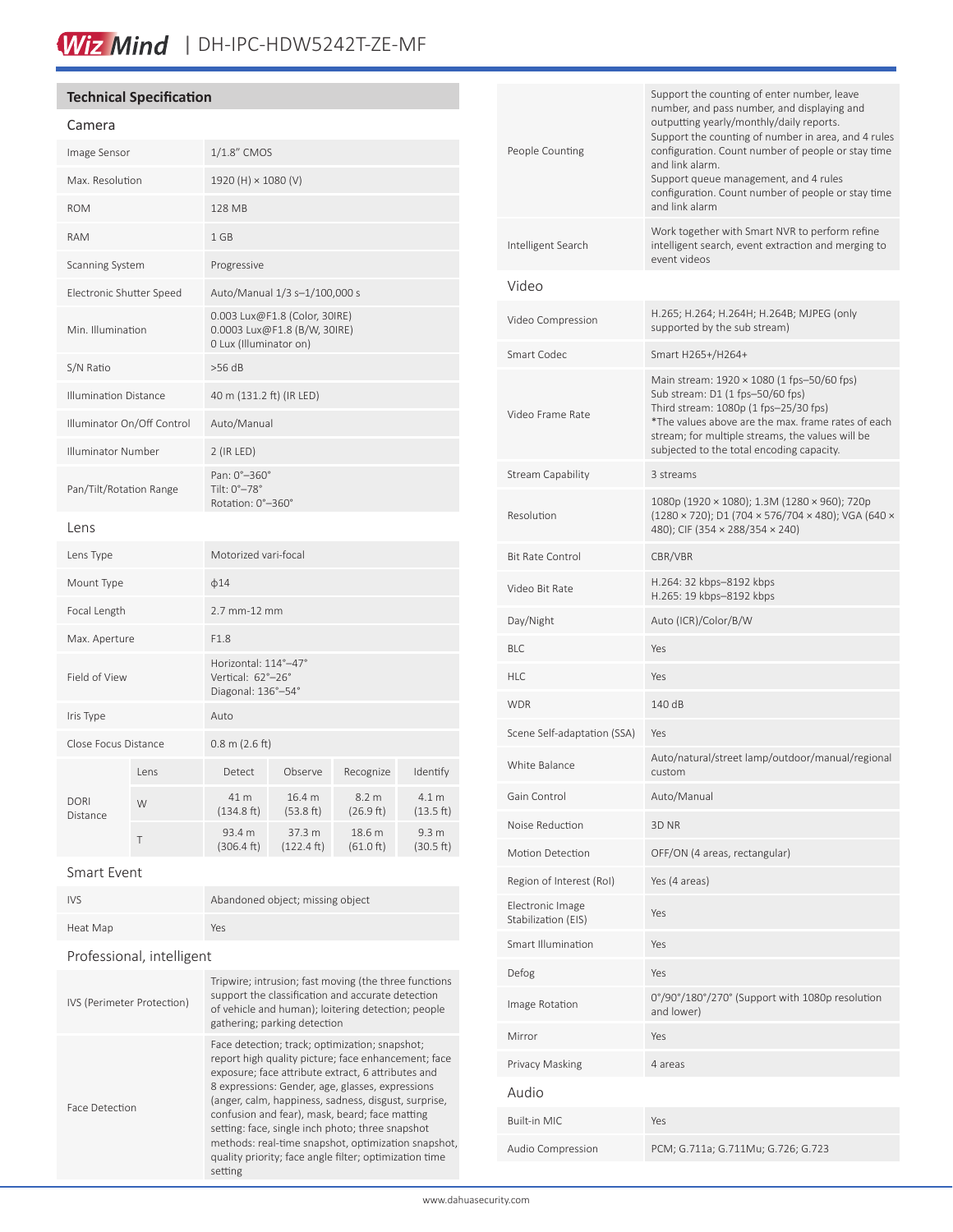# Wiz Mind | DH-IPC-HDW5242T-ZE-MF

| Alarm                       |                                                                                                                                                                                                                                                                                                                                                                                                                                                                                        |  |  |  |
|-----------------------------|----------------------------------------------------------------------------------------------------------------------------------------------------------------------------------------------------------------------------------------------------------------------------------------------------------------------------------------------------------------------------------------------------------------------------------------------------------------------------------------|--|--|--|
| Alarm Event                 | No SD card; SD card full; SD card error; network<br>disconnection; IP conflict; illegal access; motion<br>detection; video tampering; defocus detection;<br>scene changing; tripwire; intrusion; abandoned<br>object; missing object; fast moving; parking<br>detection; loitering detection; people gathering;<br>audio detection; people counting; face detection;<br>voltage detection; people counting in area; stay<br>alarm; people No. exception detection, queue<br>management |  |  |  |
| Network                     |                                                                                                                                                                                                                                                                                                                                                                                                                                                                                        |  |  |  |
| Network                     | RJ-45 (10/100 Base-T)                                                                                                                                                                                                                                                                                                                                                                                                                                                                  |  |  |  |
| SDK and API                 | Yes                                                                                                                                                                                                                                                                                                                                                                                                                                                                                    |  |  |  |
| Cyber Security              | Video encryption; firmware encryption; configuration<br>encryption; Digest; WSSE; account lockout; security<br>logs; IP/MAC filtering; generation and importing of<br>X.509 certification; syslog; HTTPS; 802.1x; trusted<br>boot; trusted execution; trusted upgrade                                                                                                                                                                                                                  |  |  |  |
| Protocol                    | IPv4; IPv6; HTTP; TCP; UDP; ARP; RTP; RTSP; RTCP;<br>RTMP; SMTP; FTP; SFTP; DHCP; DNS; DDNS; QoS;<br>UPnP; NTP; Multicast; ICMP; IGMP; NFS; SAMBA;<br>PPPoE; SNMP                                                                                                                                                                                                                                                                                                                      |  |  |  |
| Interoperability            | ONVIF (Profile S/Profile G/Profile T); CGI; Milestone;<br>Genetec; P2P                                                                                                                                                                                                                                                                                                                                                                                                                 |  |  |  |
| User/Host                   | 20 (Total bandwidth: 80 M)                                                                                                                                                                                                                                                                                                                                                                                                                                                             |  |  |  |
| Storage                     | FTP; SFTP; Micro SD Card (support max. 256 G); NAS                                                                                                                                                                                                                                                                                                                                                                                                                                     |  |  |  |
| <b>Browser</b>              | IE: IE8 and later<br>Chrome<br>Firefox<br>Safari: Safari 12 and later                                                                                                                                                                                                                                                                                                                                                                                                                  |  |  |  |
| Management Software         | Smart PSS, DSS, DMSS                                                                                                                                                                                                                                                                                                                                                                                                                                                                   |  |  |  |
| Mobile Phone                | IOS; Android                                                                                                                                                                                                                                                                                                                                                                                                                                                                           |  |  |  |
| Certification               |                                                                                                                                                                                                                                                                                                                                                                                                                                                                                        |  |  |  |
| Certification               | CE-LVD: EN62368-1<br>CE-EMC: Electromagnetic Compatibility Directive<br>2014/30/EU<br>FCC: 47 CFR FCC Part 15, Subpart B<br>UL/CUL: UL60950-1 CAN/CSA C22.2 No.60950-1-07                                                                                                                                                                                                                                                                                                              |  |  |  |
| Power                       |                                                                                                                                                                                                                                                                                                                                                                                                                                                                                        |  |  |  |
| Power Supply                | 12V DC (±30%)/PoE (802.3af)/ePoE                                                                                                                                                                                                                                                                                                                                                                                                                                                       |  |  |  |
| Power Consumption           | Basic power consumption: 1.9W (12V DC); 2.2W<br>(PoE)<br>Max. power consumption (max. stream): 6W (12V<br>DC); 6.9W (PoE)                                                                                                                                                                                                                                                                                                                                                              |  |  |  |
| Environment                 |                                                                                                                                                                                                                                                                                                                                                                                                                                                                                        |  |  |  |
| <b>Operating Conditions</b> | -30°C to +60°C (-22°F to +140°F)/Less than 95% RH                                                                                                                                                                                                                                                                                                                                                                                                                                      |  |  |  |
| <b>Strorage Conditions</b>  | $-40^{\circ}$ C to +60 $^{\circ}$ C (-40 $^{\circ}$ F to +140 $^{\circ}$ F)                                                                                                                                                                                                                                                                                                                                                                                                            |  |  |  |
| Protection Grade            | <b>IP67</b>                                                                                                                                                                                                                                                                                                                                                                                                                                                                            |  |  |  |
| Structure                   |                                                                                                                                                                                                                                                                                                                                                                                                                                                                                        |  |  |  |
| Casing                      | Inner core: Metal<br>Cover: Metal<br>Decoration ring: Plastic Decoration ring                                                                                                                                                                                                                                                                                                                                                                                                          |  |  |  |
| Dimensions                  | $\Phi$ 122.0 mm × 108.3 mm ( $\Phi$ 4.8" × 4.3")                                                                                                                                                                                                                                                                                                                                                                                                                                       |  |  |  |

Net Weight 740 g (1.6 lb)

Gross Weight 910 g (2.0 lb)

| <b>Ordering Information</b> |                              |                                                           |  |  |
|-----------------------------|------------------------------|-----------------------------------------------------------|--|--|
| Type                        | Model                        | Description                                               |  |  |
|                             | $DH-IPC-$<br>HDW5242TP-7F-MF | 2MP IR Vari-focal Eyeball WizMind<br>Network Camera, PAL  |  |  |
|                             | $DH-IPC-$<br>HDW5242TN-ZE-MF | 2MP IR Vari-focal Eyeball WizMind<br>Network Camera, NTSC |  |  |
| 2MP Camera                  | IPC-HDW5242TP-<br>7F-MF      | 2MP IR Vari-focal Eyeball WizMind<br>Network Camera, PAL  |  |  |
|                             | IPC-HDW5242TN-<br>7F-MF      | 2MP IR Vari-focal Eyeball WizMind<br>Network Camera, NTSC |  |  |
|                             | PFA130-F                     | Junction Box                                              |  |  |
|                             | PFB203W                      | Wall Mount                                                |  |  |
|                             | PFA106                       | Mount Adapter                                             |  |  |
|                             | PFB220C                      | Ceiling Mount                                             |  |  |
| Accessories<br>(Optional)   | <b>PFA152-F</b>              | Pole Mount                                                |  |  |
|                             | PFM321D                      | DC12V1A Power Adapter                                     |  |  |
|                             | I R1002                      | ePoF Over Coax Converter                                  |  |  |
|                             | PFM900-F                     | Integrated Mount Tester                                   |  |  |
|                             | <b>PFM114</b>                | TLC SD Card                                               |  |  |

**Accessories**

**Optional:**



PFA130-E Junction Box

PFB220C Ceiling Mount

LR1002 ePoE Over Coax Converter

ゝ





PFA152-E Pole Mount

PFM900-E Integrated Mount tester

PFA106 Mount Adapter



PFM321D DC12V1A Power Adapter



PFM114 TLC SD card